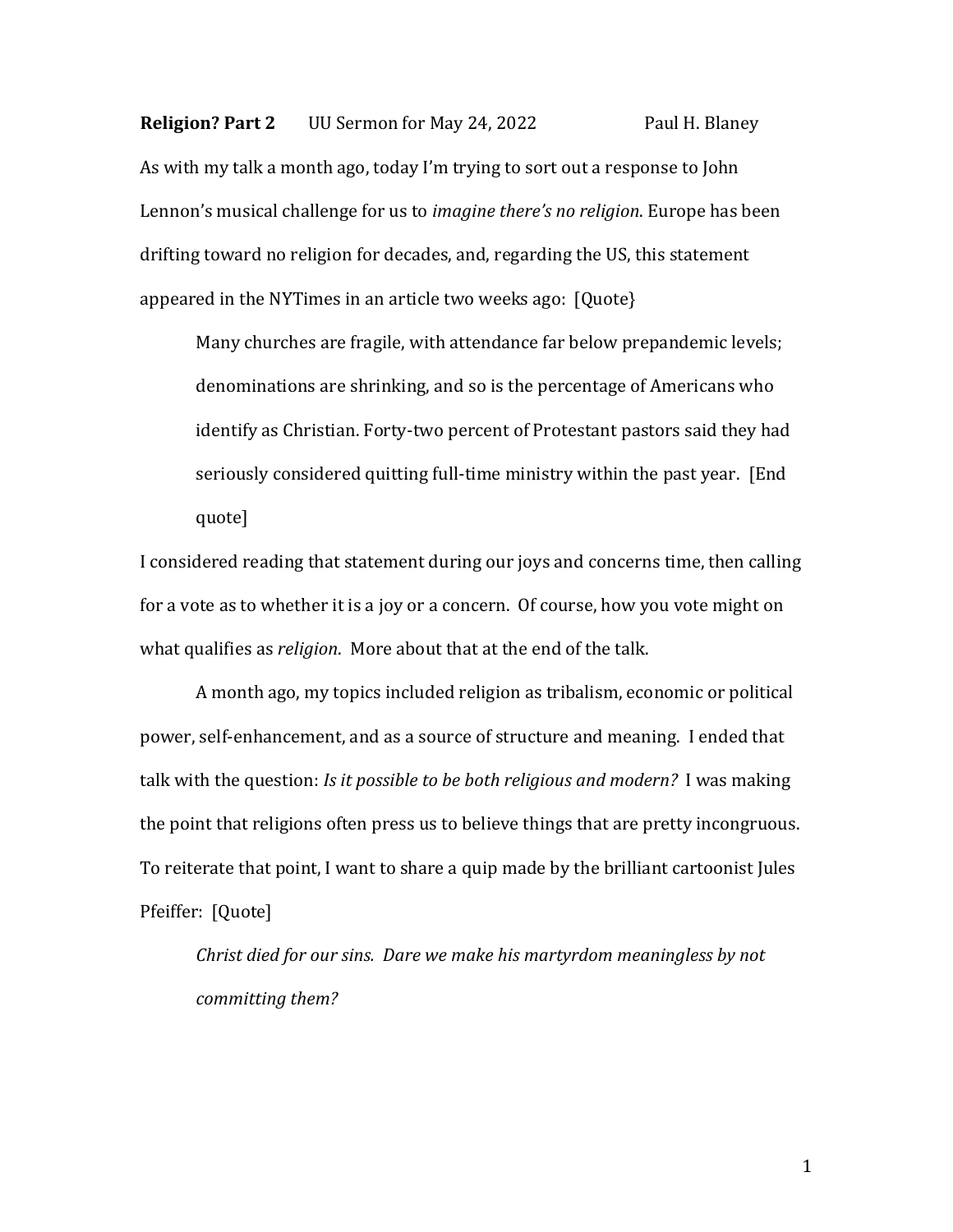It's a profound question. It's obviously witty, but I'm not sharing it to make you laugh. I do not believe in mocking beliefs. I share it just to emphasize my point that it's hard to find meaning in a belief system that regularly defies reason.

So anyway, here is my list of topics to touch upon today. There are nine:

- 1. Religion as a coping resource
- 2. Religion as a way of staying out of hell
- 3. Religion as something for children
- 4. Religion as a marketable commodity
- 5. Religion as a solemnizer
- 6. Religion as an intensifier
- 7. Religion as entertainment
- 8. Religion as nostalgia
- 9. Religion as a source of morality

So, first: *Religion as a coping resource***,** a source of solace and strength. What comes to mind is Karl Marx's famous assertion tha*t religion is the opiate of the people.* Marx may have been a bit cynical, and he had some pretty unrealistic notions of the forces of history, but he definitely was an acute observer of human behavior.

But, for a less cynical take on the matter, I share a personal story: When Nancy and I lived in Miami, she had a close friend and colleague whose husband was murdered brutally, leaving their three teenage children fatherless. The husband was a Baptist minister and his wife, Nancy's friend, was also very devout. Nancy observed how important this woman's faith was in helping her through this horrific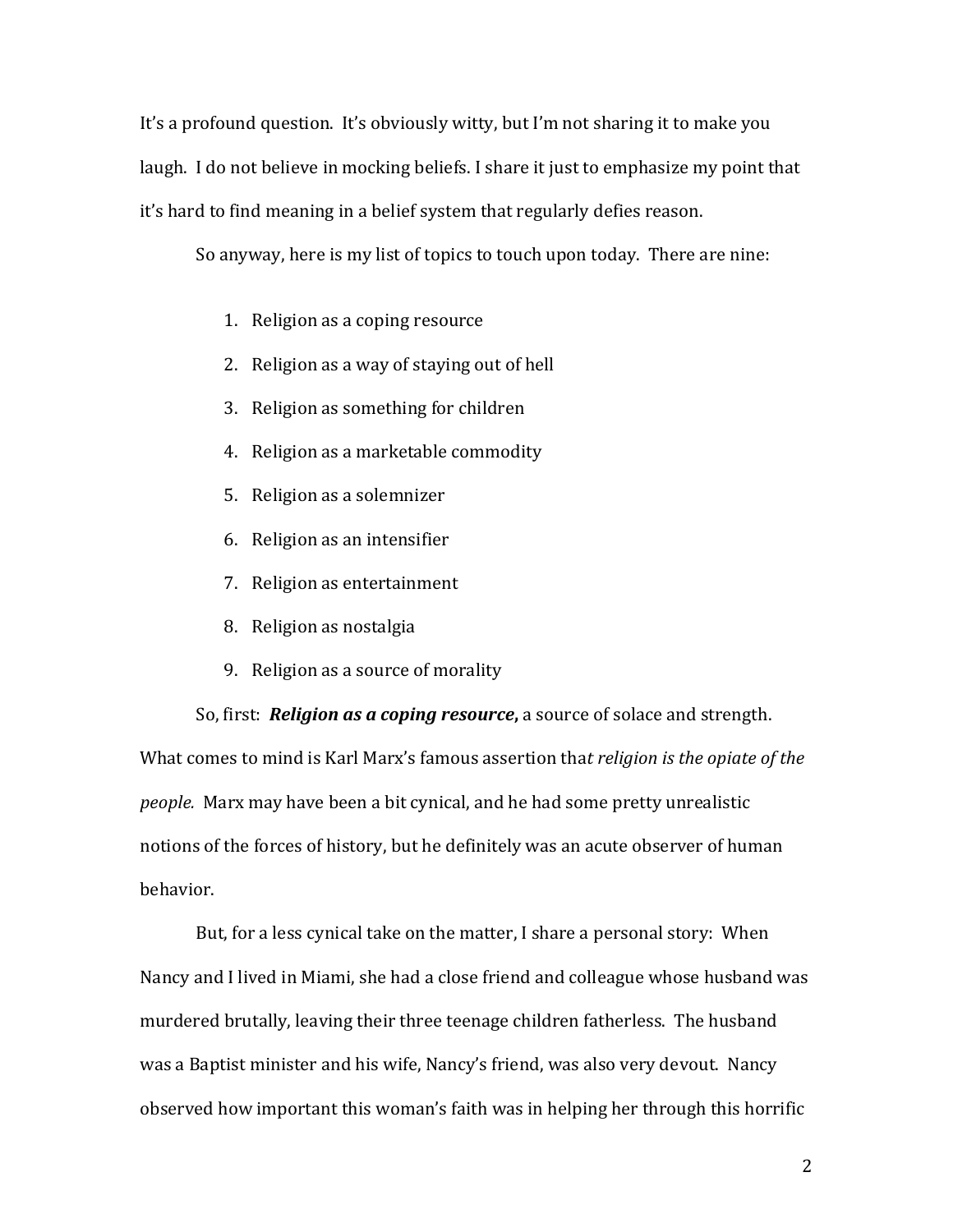tragedy, and in dealing with its wake. Nancy and I were, of course, glad for her, maybe even a bit envious. But my response is to say: *I don't see that that kind of faith would work for me in a time of crisis. That's my problem. If works for you, go for it. If you would feel better knowing that I'm praying for you, I'll pray for you. Whatever.* Sometimes life is indeed hard, and I'm not one to scorn what religion offers some people as a way of coping.

That said, there is something a bit perverse about how some religious messaging emphasizes the wretchedness of human existence—as if to enhance the importance of religion as a source of relief. It's a bit like the law-and-order candidate who exaggerates the prevalence of violent crime to drum up support for his candidacy.

Number 2: *Religion as a way of staying out of hell***.** Yes, that is one thing that people turn to religion for. But there is a problem here: if there were no religion in the first place, there likely would be no fear of hell, no reason to turn to religion to deal with that fear. About the best thing you can say about the notion of hell is that *it's one helluva marketing device*.

I don't want to overstate. Even people who have had no exposure to religion and who have zero fear of hell, sometimes do fear death, and religion sometimes helps deal with that too. A religion can be attractive simply because it offers a vision of an appealing hereafter.

Number 3: *Religion as something for the children.* A standard caricature of Catholicism involves a stern nun standing with a ruler over a child, usually a boy. There is a classic cartoon by John Calahan in this genre, in which the boy's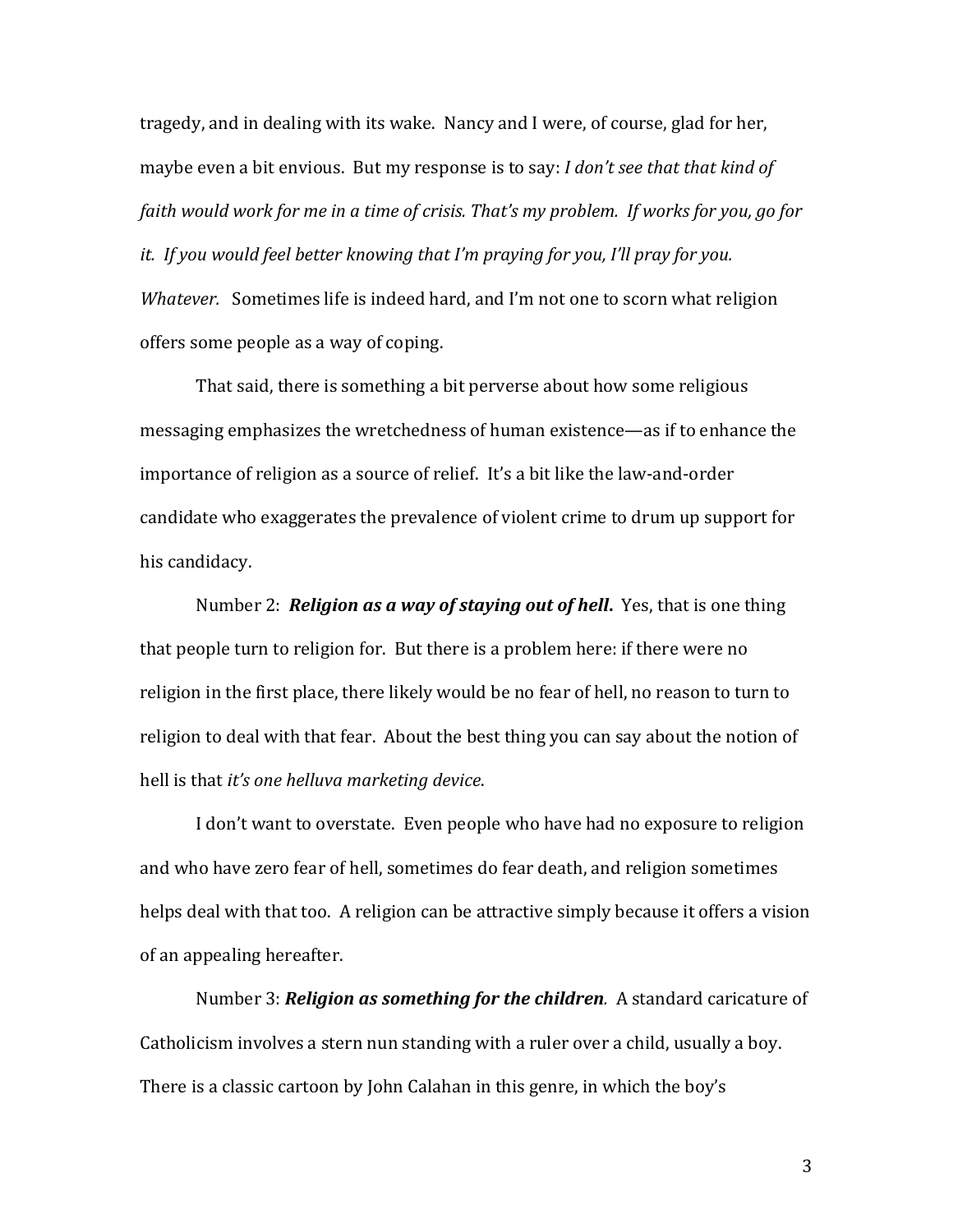punishment is to write over and over the following words: *I am personally responsible for all of Christ's suffering*. I'd thought of that as just a great joke, but in a *NY Times* column earlier this month Gail Collins shared her personal recollection of being a student in a Catholic high school around 1960 and of [quote]

being marched into the auditorium for a lecture from a visiting cleric who assured us that when Jesus was dying on the cross, he was tortured by a vision of the sins of mankind — notably adolescent girls "making out with boys in the back seat of a car."

A Protestant story that comes to mind is not as lurid, but it's from my own experience. When I was in my 20s, I was a church organist. One Sunday, when the service had ended and the sanctuary had cleared, a 4-year-old boy who had presumably been in Sunday school during service had wandered off from his parents and was watching me as I locked the organ and put the key in the seat. I told him that this was my where I hid the key, and that now he and I were the only two people who knew this secret. I was hoping it would make him feel special, but his response, was: *No, there's someone else who knows it too.*

I said, *Who?*

He said: *Jesus. Jesus knows all our secrets.* End of story. So there you have it. Religion as a way of enforcing good behavior through fear.

There are, of course, plenty of mainstream America families in which the parents rarely darken the church door—but still take their kids to church for Sunday school, or youth group, or whatever. I never quite understood that. Maybe the parents just want the kids out of the house for a couple of hours. Maybe they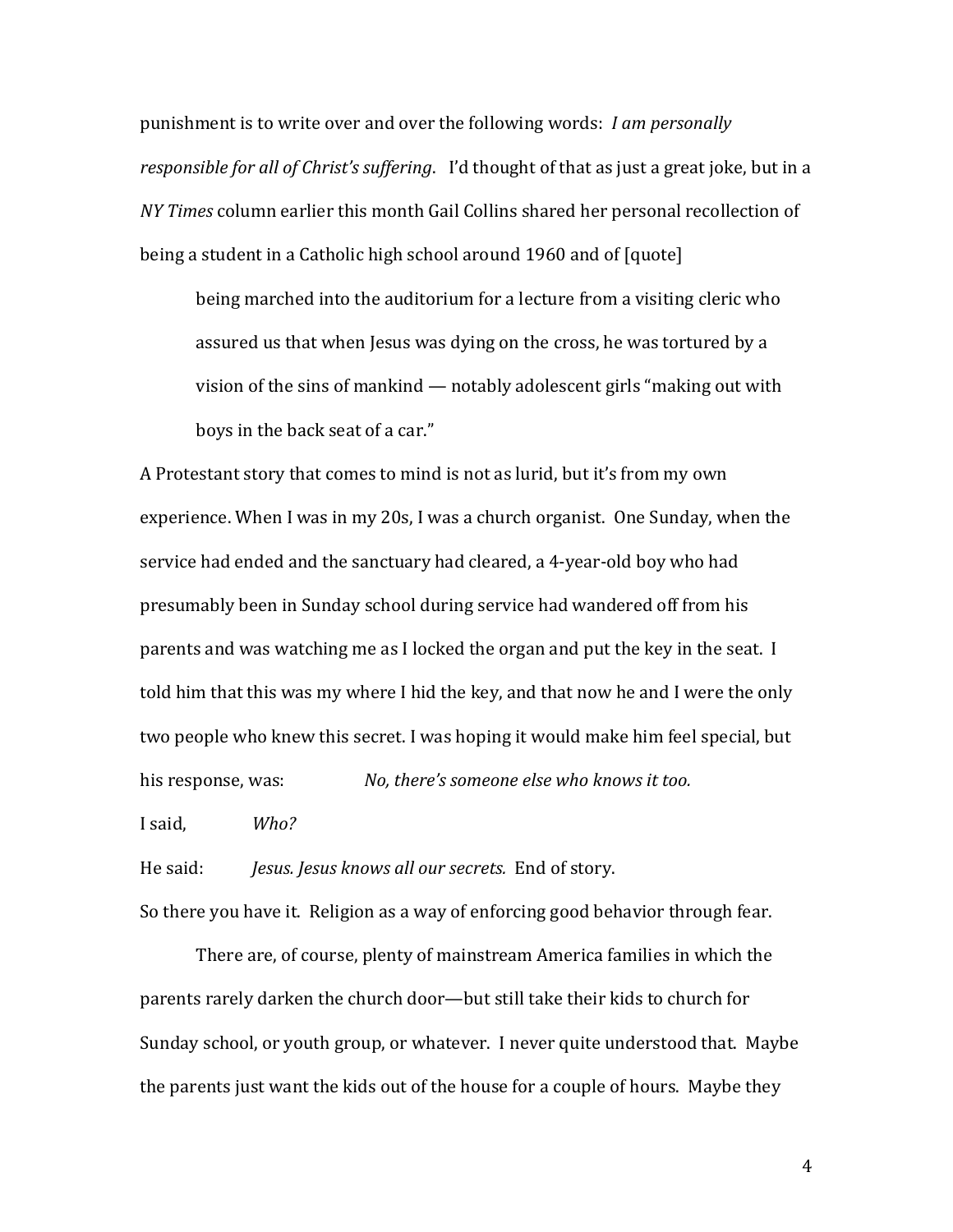have some vague sense that it would be a positive influence. Maybe they feel that children are not really educated unless they know the stories of the prevailing religious tradition. Nancy and I certainly took our kids to Sunday School when we went to church, and we sent them to youth group when they were teens. Whether it succeeded in educating and acculturation them, I cannot say. Would our kids recognize the Lords Prayer, or the 23rd Psalm, or the Beatitudes? I don't know. Maybe, now that they're in their 40s, I'll quiz them. If they fail, I'll view it as an educational lapse, but roughly on a par with, say, not being able to recognize the difference between Bach's music and that of Beethoven. In other words, regrettable, but nothing horrendous, in my view.

Moving on, parents also use religion to help children deal with loss and death—encapsulated in the following statement. *We're all so sad that granddad has died, but he is in a better place. He's with God. He's in heaven*. We don't have time to explore the pros and cons of such ploys, other than to say, just as I'm pretty sure that Nancy and I never told our kids that a scary God was snooping on them, nor did we tell them that anyone was in heaven. Yes, there were times when our kids grieved deeply, but we found other ways of helping them deal with loss.

There is, of course, a key problem to dealing with children in a patronizing way when it comes to religion. Years ago, a friend told me of something his younger brother had said at about the age of 8.

First you admitted that the Tooth Fairy isn't real Then you said that the Easter Bunny wasn't either. Then you confessed that even Santa Claus wasn't real.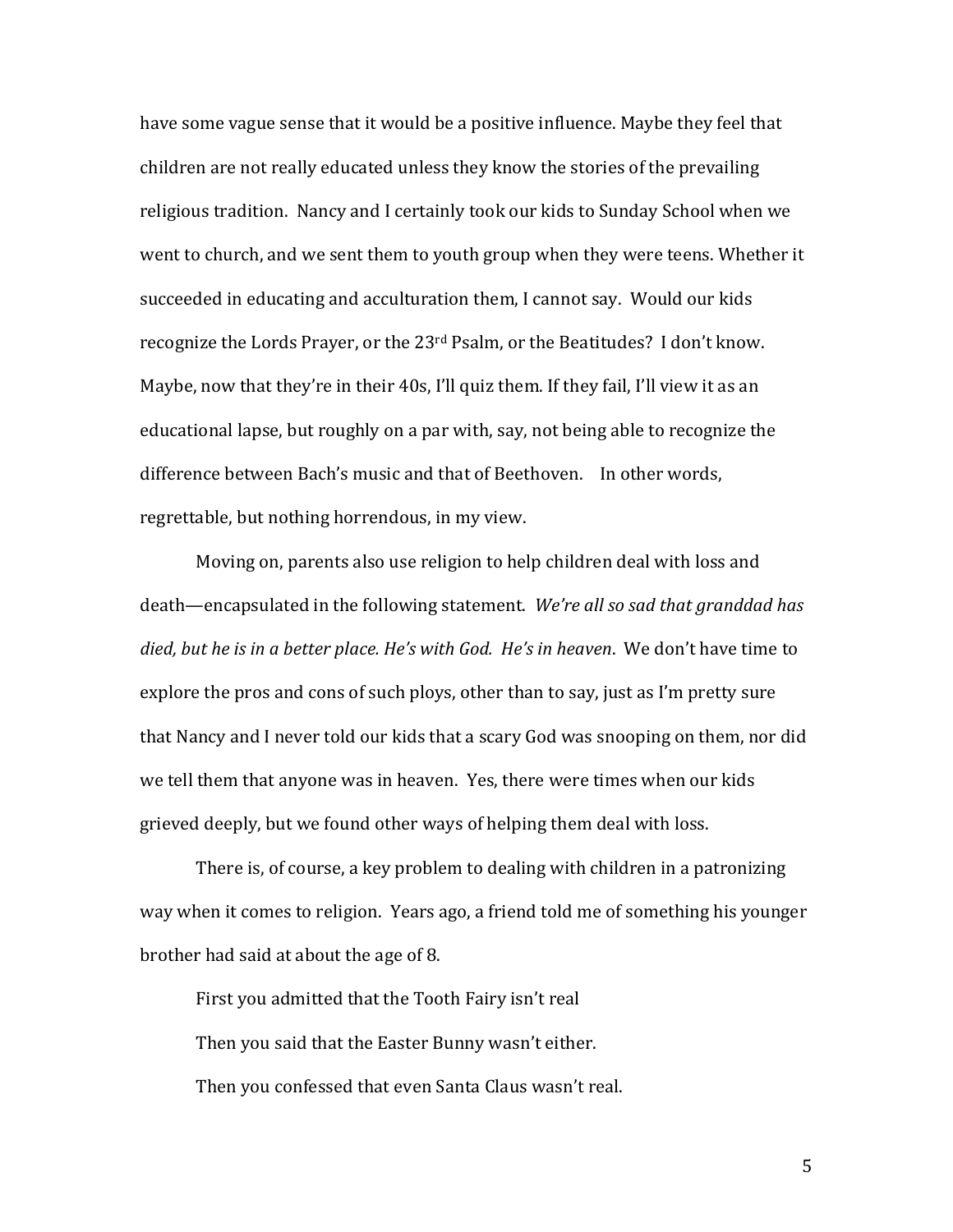So when are you going to admit that God isn't real either?

Before we move on, let's keep in mind that any and all of us may feel a lot like a child at various times on our adult lives, and there are moments we may crave *simple* answers and we may take comfort in them. Nothing to be ashamed of there.

Number 4: *Religion as part of the market economy.* First an anecdote. In the summer of 2014, we visited some dear friends in Ireland. The husband went to Sunday mass and came back amazed at something that had happened. The priest had begun the service by greeting everyone warmly, thanking them for being there. In a lifetime of attending Catholic churches in England, the US and Ireland, our friend had never heard a priest do that before. The unspoken message had always been: *of course you are here.* But the church was losing a lot of status and power within Irish culture, so the priest was acting the way protestant pastors have in the US for a long time—as if he were, in part, a friendly salesman, which makes sense if the church is just another thing for sale within in service sector of the economy.

When it comes to religion, it's generally a buyer's market these days. There are a lot of churches you can go to, each with lots empty seats with an unobstructed view. We're talking competition here. The Methodists are competing not just with the devil, but also with the hard-shell Methodists down the street and the progressive Methodists around the block, not to mention all the other denominations. It's partly competition for the tithes and offerings needed to pay the salaries and utilities and to service the mortgage, but it's not just that. Even a church with a huge endowment ceases to exist unless it has people.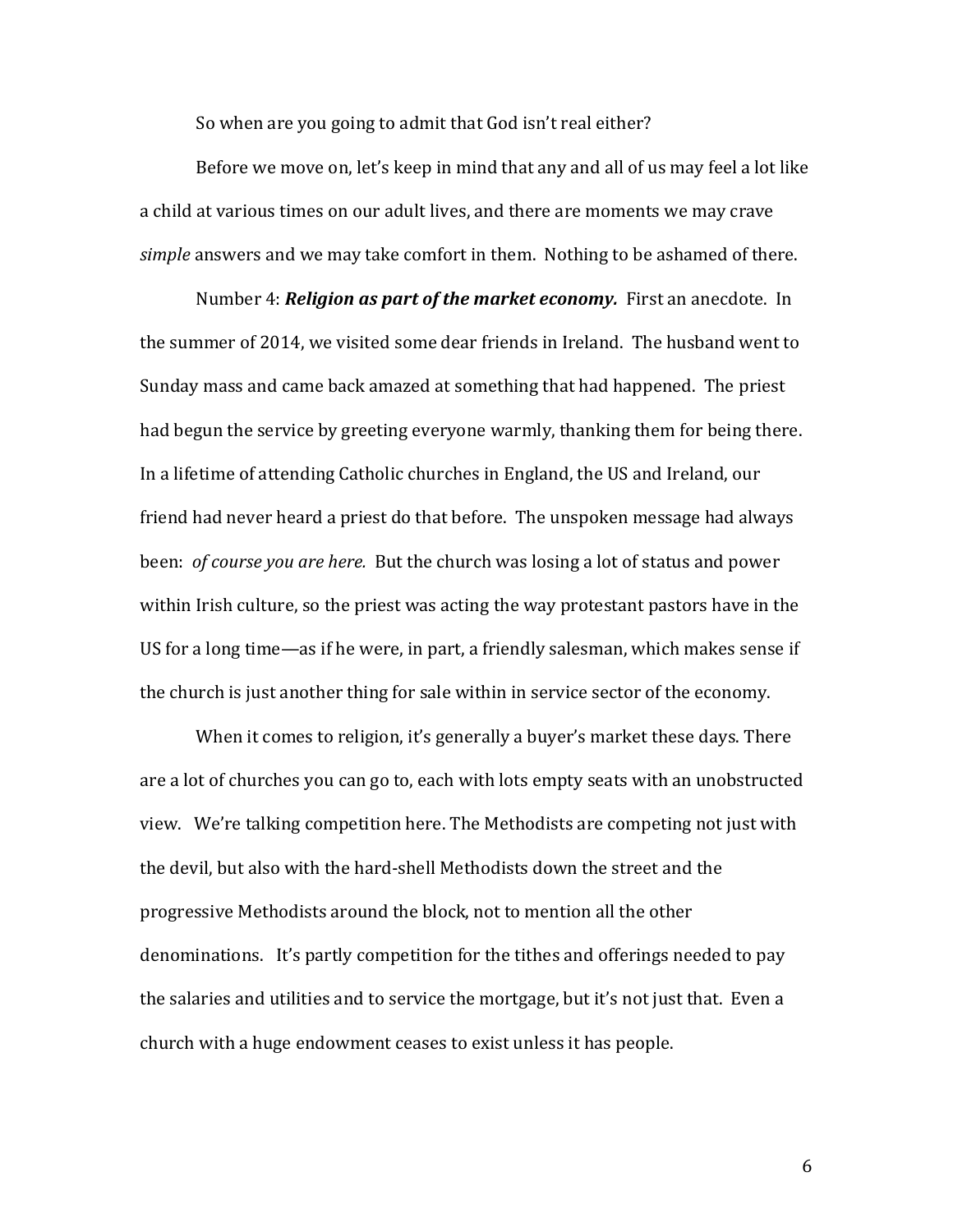Even in the best of days, religion has a general tendency to promise more than it can deliver—more joy, more contentment, whiter whites, whatever. Move over Madison Avenue. It's most evident in hymns and Gospel songs, but the roots of oversell go way back. The 23rd Psalm is beautiful poetry, and I'd be happy for it be read at my funeral. But, lets face it, it begins with an exaggerated promise.

The Lord is my shepherd, I shall not want.

O *really*, never want anything? Quite a grand claim. Maybe the psalmist was going for a placebo effect, but still. What great ad-copy! Or what about the string of absolutes and superlatives used in describing God—all-knowing, all-powerful, eternal, all-loving, totally just, and so on. As I say, move over Madison Avenue.

In the contemporary American, churches must adapt or die. Evangelical churches used to be noted for their rousing Sunday evening services, but these seem to have fallen to the competition. Competition from what? Not from some other denomination. It's more likely from the National Football League.

As I noted earlier, these are not fun days to be a pastor, especially if you hope to put food on the table for your family, whatever. Sometimes pastors are caught between market pressures and conscience. Pastors who let their consciences influence what they say will sooner or later offend someone, someone whose pledge payments matter. It's no wonder that pastors sometimes play it safe—and rely on bland content, presented in an entertaining style.

There is, of course, something wrong with a picture in which a church has to mold itself to popular preferences in order to survive. But that is always a possibility when you have freedom of religion. Unfortunately, it encourages not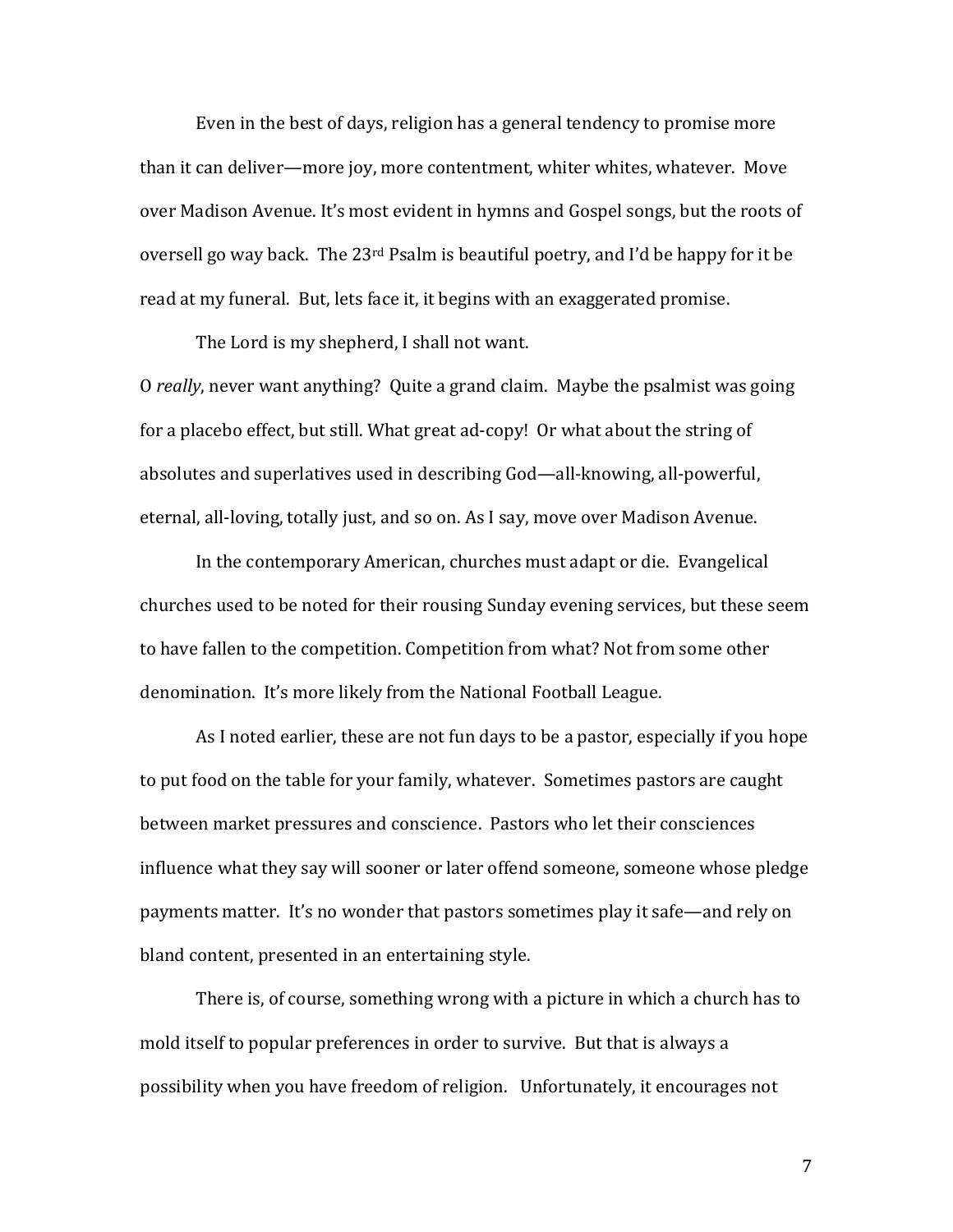only blandness but also tribalism. How? The best way to market yourself is by focusing on what makes you distinctive. It's called product differentiation. Here's an example: I had a friend in college named Judy. Like many students in that college, Judy grew up in a small evangelical church in a small town in New England, and she'd just come back from Easter break. I asked: How was your break? And she looked at me glumly and said: On Easter Sunday morning the pastor preached about how much better our church is because it doesn't not have a fellowship hall with a kitchen--*we're not like those other churches that are really just social clubs*, and so on and so on. Since celebration of the resurrection did not distinguish this church from the others, why even bother mentioning it on Easter Sunday?

So what about our church, UUCH? We're generally in the same competitive boat, and we are definitely at risk. But we have some advantages. First, no other nearby church is similar enough to us to be a real competitor. Product differentiation is not our problem, though we do still have a competitor called *no church at all*. Second, we have a low-maintenance physical facility on which there is no mortgage and no pastor, so our budget is tiny compared to that of most churches. Also, we can be proud that we do not rely on exaggerated promises. We do not, after all, promise that by being a member of this church, you will experience full-time joy and contentment. None of these advantages guarantees survival though, and I think most of us would like for our group not merely to survive, but to thrive.

Number 5: *Religion as solemnizing***.** The first time I heard the verb *solemnize* was in a lecture about separation of church and state. The question was: *Can you have prayers in tax-funded contexts?* The speaker's answer, was: *Yes, but*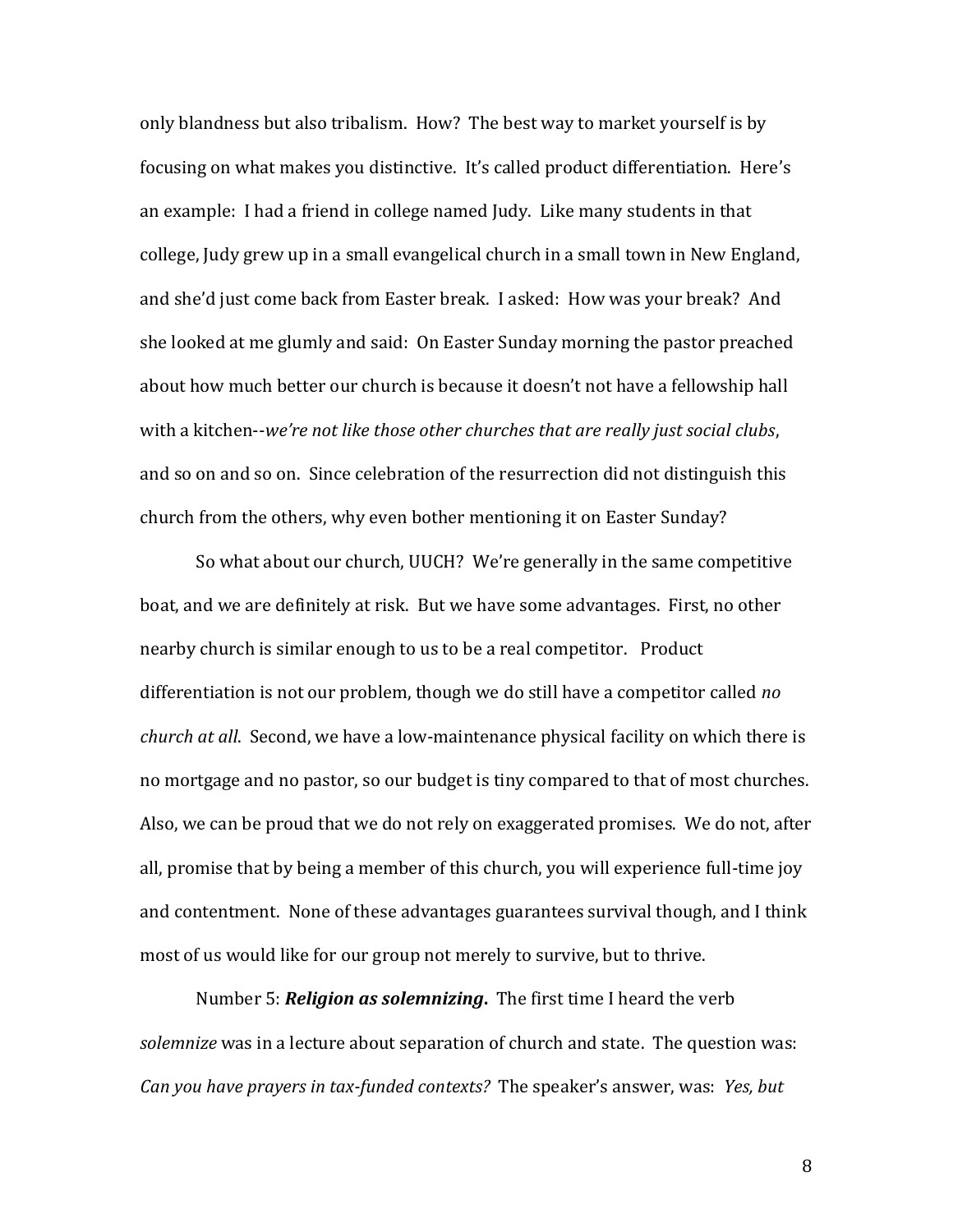*only if it is a solemnizing prayer,* which he distinguished from a *Come-to-Jesus prayer*. Indeed, prayers and religious talk can lend an air of importance and gravity to an event. We humans do like our ceremonies, don't we? Holding an event in a church is another way of solemnizing it. There are lots of families that engage with religion only at times of marriage, baptism, and death, and they do so because births, marriages, and deaths are the really big events in life, worthy of being solemnized. This can leave churches in a quandary though. If people turn to them only at such times, who is going to pay the salaries and the building mortgage?

But, of course, people are finding alternative ways of solemnizing key events—even funerals. In fact, funeral homes are explicit in providing options for people who lack a church connection. At which point we're back to the market economy, aren't we?

Number 6: *Religion as an intensifier*, by which I mean an amplifier or a supercharger or an acceleerant. My own scholarly writing has been in the area of delusions, and it turns out that some persecutory delusions have religious overtones. What's interesting is that delusions with religious overtones are particularly rigid and fixed, less susceptible to change. Religion is, as I say, an intensifier.

Of course, some religions openly encourage persecutory thinking. The sayings attributed to Jesus known as the Beatitudes are mostly upbeat, but there is one that is not: {Quote}

Blessed are ye, when men shall revile you, and persecute you, and shall say all manner of evil against you falsely, for my sake.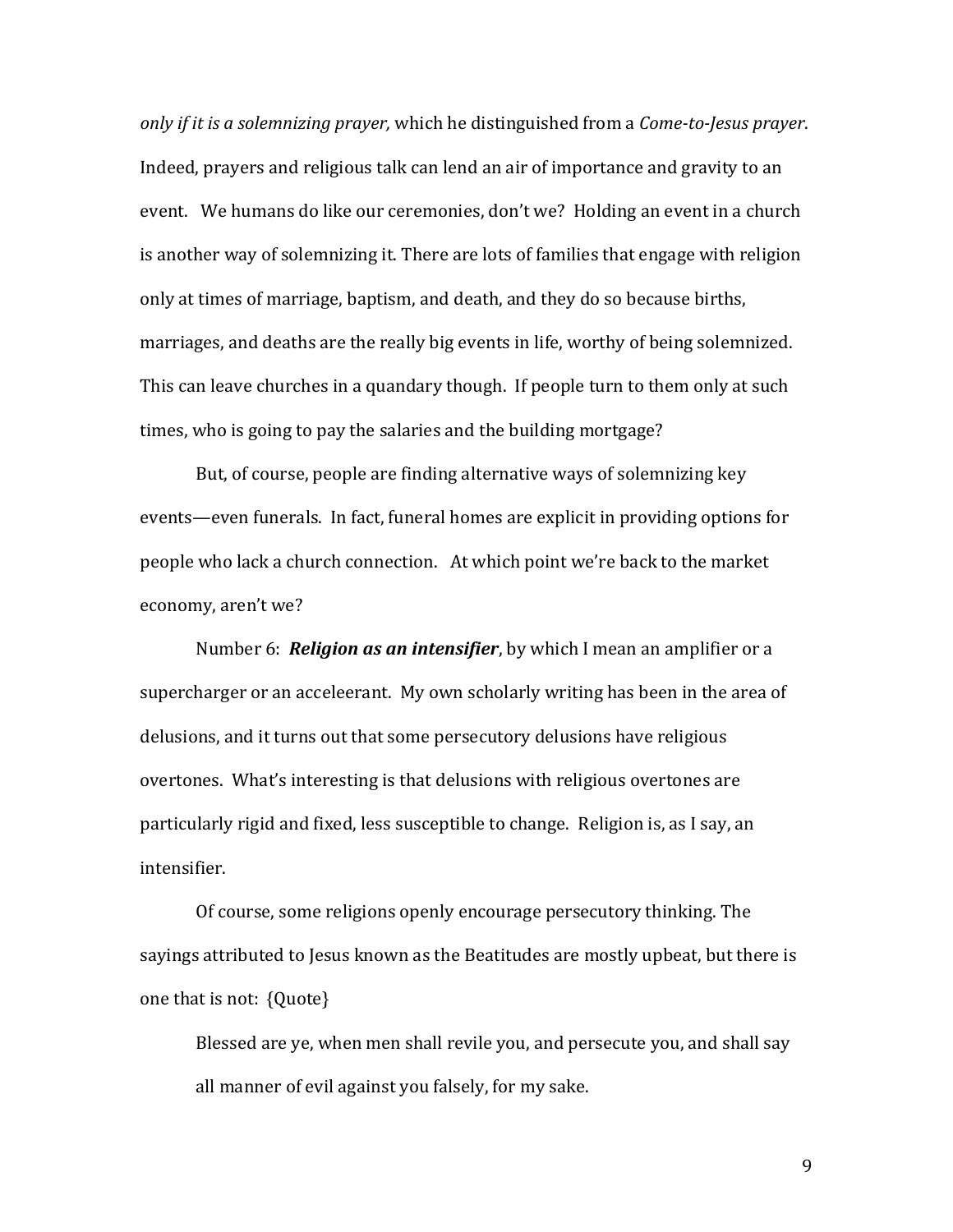It's almost as if Jesus was encouraging people to embrace victimhood. Not a good move, in my humble opinion.

But it's not just delusions that religion can intensify. In our current landscape what religion is obviously intensifying is political polarization. Religion can fuel hated, it provides a language in which you can call your enemy evil. Claiming that God is on your side can be a wonderful path to self-inflation, selfrighteousness, and smugness. This relates to religion as tribalism, which I discussed last month.

Number 7. *Religion as entertainment.* I'll be quick on this one. I'm told that, if you're trying to build a mega-church from scratch, the most important early capital expenditure is a sound system, and the most important early part-time hires are the musicians for your praise band. Whether it's a mass at St. Peters in Rome or Sunday morning at Highlands Fellowship, services are a form of musical theatre. They are scripted and the music involves a rehearsed performance. Those who lead often dress the part, whether it's a robe embroidered with gilt thread, or a cowboy outfit. It's musical theatre.

Number 8, *Religion as nostalgia.* This March, Bob Hill touched on this when he spoke of his grandmother's religion. A week or so after that, Harry Baya sang *Will the Circle be Unbroken*? When I was a kid, the Sunday breakfast routine in our house involved listening to the Old Fashioned Revival Hour on the radio, broadcast from Long Beach Auditorium in California. Despite its name, the style was not so much *old* as *rural, farm-country, middle-America, camp-meeting,* what have you. For listeners around the country in the 1950s, Long Beach California sounded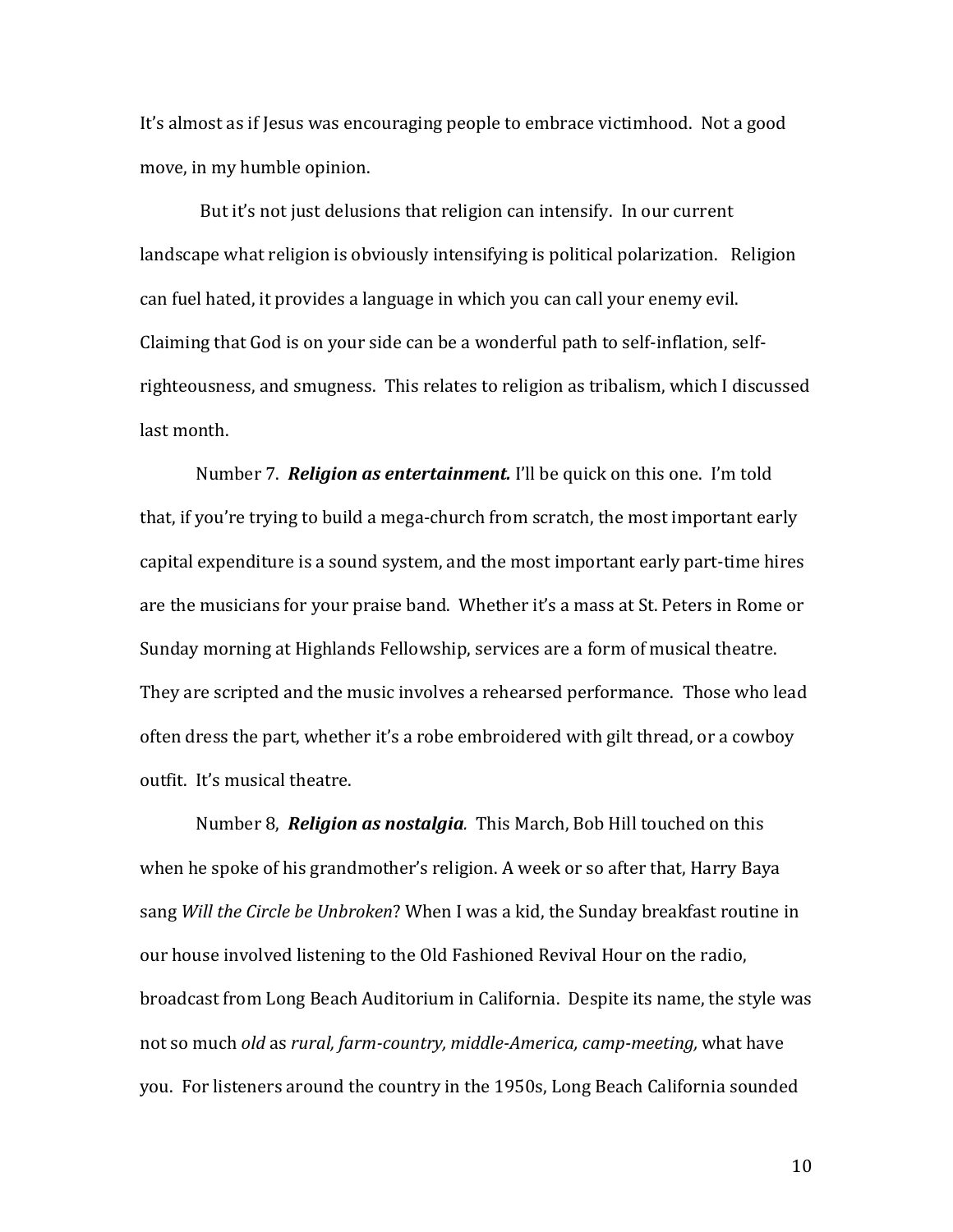very, very cool, so the Old Fashioned Revival Hour was both nostalgic and cool at the same time. What a winning combination. Time to move over again, Madison Avenue.

Not that there is anything wrong with nostalgia. When it comes to religion, people want their experience to be authentic, and deep roots in the past can be a mark of authenticity. But the question is: Whose tradition is *the* authentic one?

When Nancy and I were in Miami, there was a small group of traditional Catholics, who were fanatically opposed to all Vatican II innovations. They would show up at Sunday masses to disrupt things by yelling out the words of the liturgy in Latin. I guess this was their version of the song *Gimme That Old Time Religion*. As they say, *et cum spiritu tuo.*

Finally, number 9, **Religion as a source of morality,** a way of understanding values, ethics, good vs. bad. I'll be quick on this one. I approve. This is the aspect of religion that I am most comfortable with—in the case of Christianity, the Golden Rule, love your neighbor as yourself, etc. But we humans seem to have a great talent for viewing our allies as virtuous and our enemies as evil. Any system of morality worth embracing is one that reminds us of what is bad about me and my tribe, and what is good about our adversaries. So often, it seems like all the other facets of religion eclipse the moral one.

Time to wrap it up. At the beginning of my talk a month ago I quoted Steven Weinberg. These were his words:

With or without religion, good people can behave well and bad people can do evil; but for good people to do evil – that takes religion. [End quote]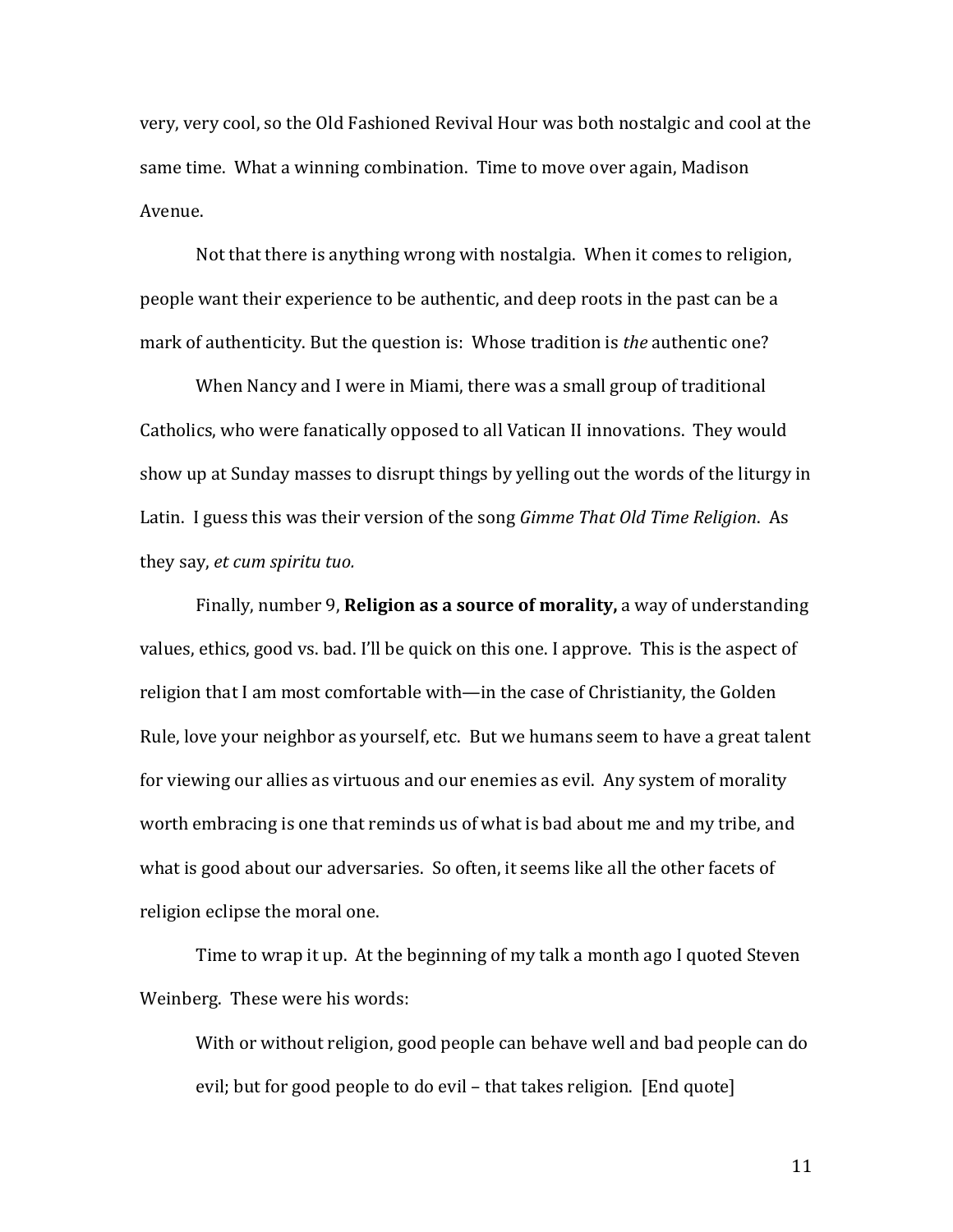Weinberg was a world-class physicist, but then another world-class physicist, a man named Freeman Dyson, weighed in. This is what Dyson said:

Weinberg's statement is true as far as it goes, but it is not the whole truth. To make it the whole truth, we must add an additional clause: "And for bad people to do good things—that takes religion"

So put it together, and it reads as follows:

With or without religion, good people can behave well and bad people can do evil; but for good people to do evil or for bad people to do good—that takes religion

I'll buy that, except I'd add a third clause—one that acknowledges that a lot of religious involvement doesn't push the needle in either direction. When he spoke to us in March, Richard Brian began by recalling that, when he was a young man going to a Presbyterian church, religion made little apparent difference in the lives of the other members. For religion to cause anyone to do good or evil requires engagement. People can belong to a particular religious group while failing to engage with its teachings. What comes to mind here is how little most Americans know about the basic Christianity, and that includes Bible thumping evangelicals. One wonders if all it amounts to is tribalism and musical theatre.

But back to where **I** stand on these matters. I've previously shared my view of theocracy from this "pulpit", and I'll repeat what I said since it holds the key to my view on religion more broadly. So what's my line about theocracy?

When friends complain about the religious right trying to turn our country into a theocracy, I install my tongue firmly in my cheek and respond: *I have*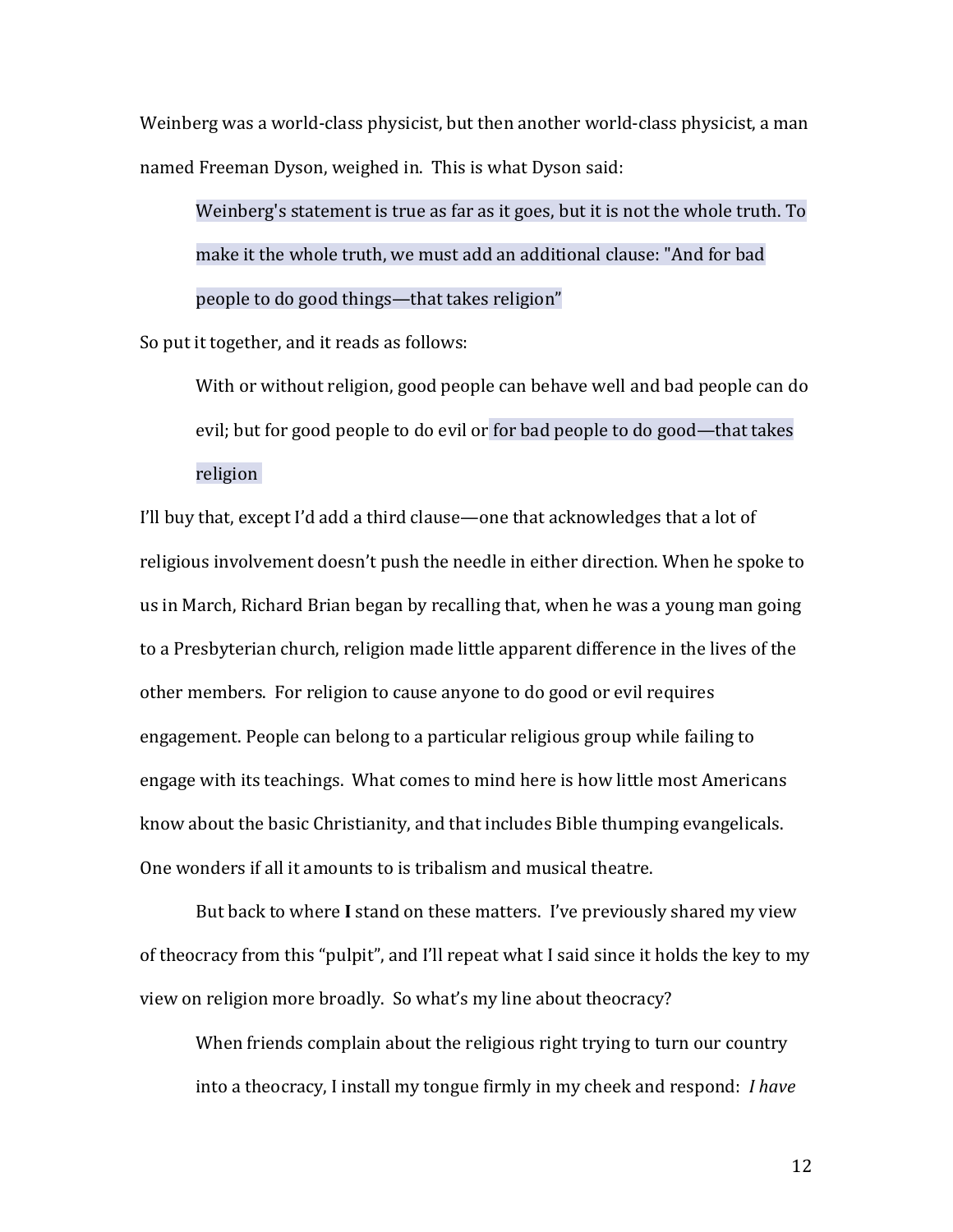*no problem with theocracy. Living in world run by God would be wonderful, just as long as no people are involved.* 

My point is, of course, is that the problem with religion is that, even if there is a God, and if that God sometimes intervenes in human affairs, religious activities are very human. They have the same drawbacks found in all other human activities and institutions. Religion does have positive aspects, no one of which is unique to religion. As with the little girl with the curl right in middle of her forehead, when religion is good it can be very good indeed, but when it is bad it can be horrid.

I'd like to end by reciting the quotation with which Bill Chamberlain began last week's service. The words are from Bishop John Shelby Spong: [quote]

The task of religion is not to turn us into proper believers; it is to deepen the personal within us, to embrace the power of life, to expand our consciousness, in order that we might see things that eyes do not normally see.

To that I say: Amen. And if that's the kind of religion that's in decline, it's not a joy at all. It's a concern.